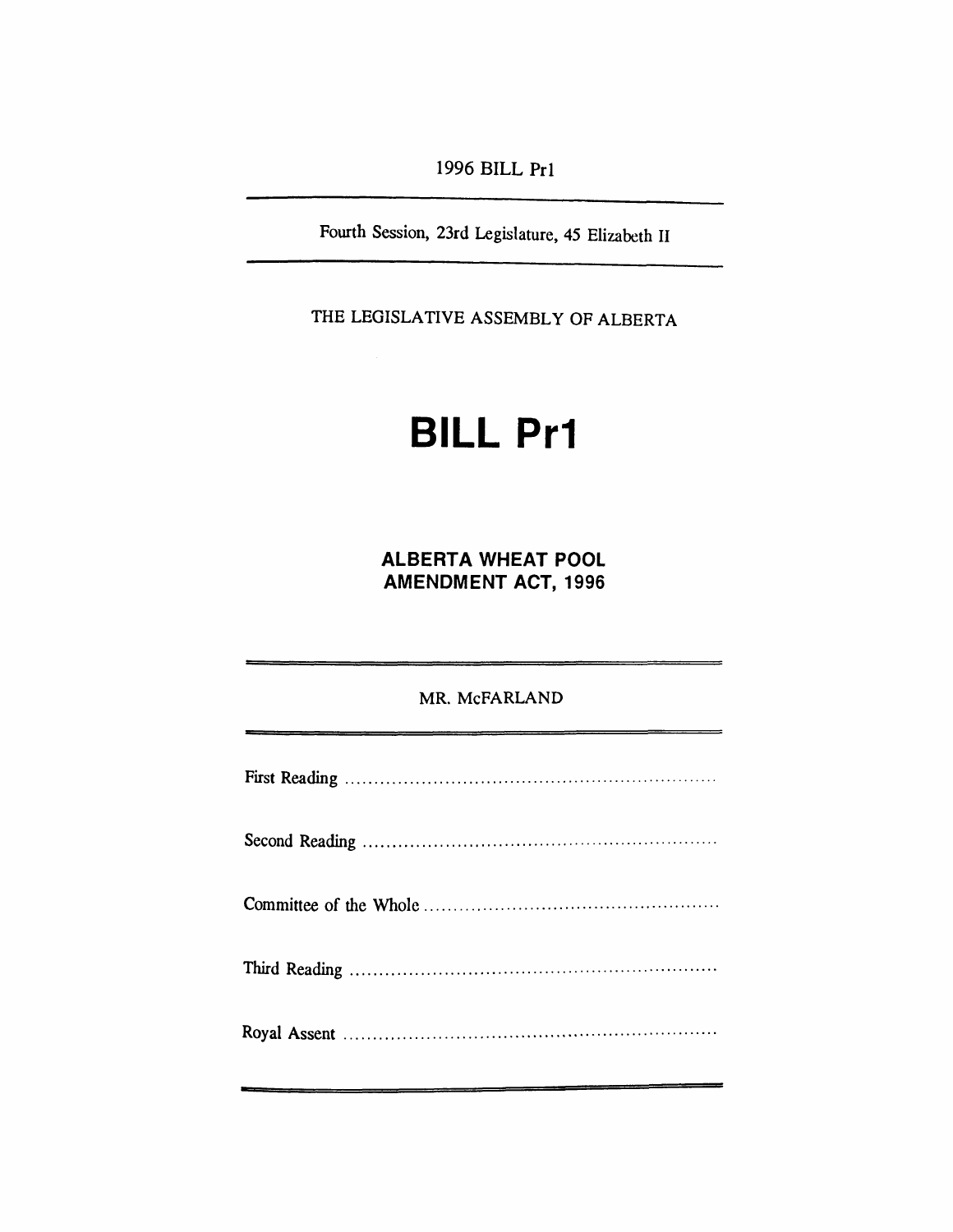*Bill Pr1 Mr. McFarland*

# *BILL Pr1*

*1996*

## *ALBERTA WHEAT POOL AMENDMENT ACT, 1996*

*(Assented to , 1996)*

*WHEREAS Alberta Wheat Pool is incorporated by chapter 117 of the Statutes of Alberta, 1970, which was amended by chapter 104 of the Statutes of Alberta, 1973, chapter 90 of the Statutes of Alberta, 1975(2), chapter 101 of the Statutes of Alberta, 1977, chapter 75 of the Statutes of Alberta, 1978, chapter 99 of the Statutes of Alberta, 1980, chapter 51 Statutes of Alberta, 1983, chapter 43 of the Statutes of Alberta, 1987, and chapter 40 of the Statutes of Alberta, 1990; and*

*WHEREAS a petition has been presented praying that the Act be further amended as hereinafter set forth, and it is expedient to grant the prayer of the petition.*

*THEREFORE HER MAJESTY, by and with the advice and consent of the Legislative Assembly of Alberta, enacts as follows:*

- *1 The Alberta Wheat Pool Act, 1970 is amended by this Act.*
- *2 Section 2 is amended*
	- *(a) by renumbering clause (a) as clause (a.2) and by adding the following before clause (a.2):*
		- *(a) "associate member" means a person admitted as an associate member of the Pool in accordance with the Bylaws;*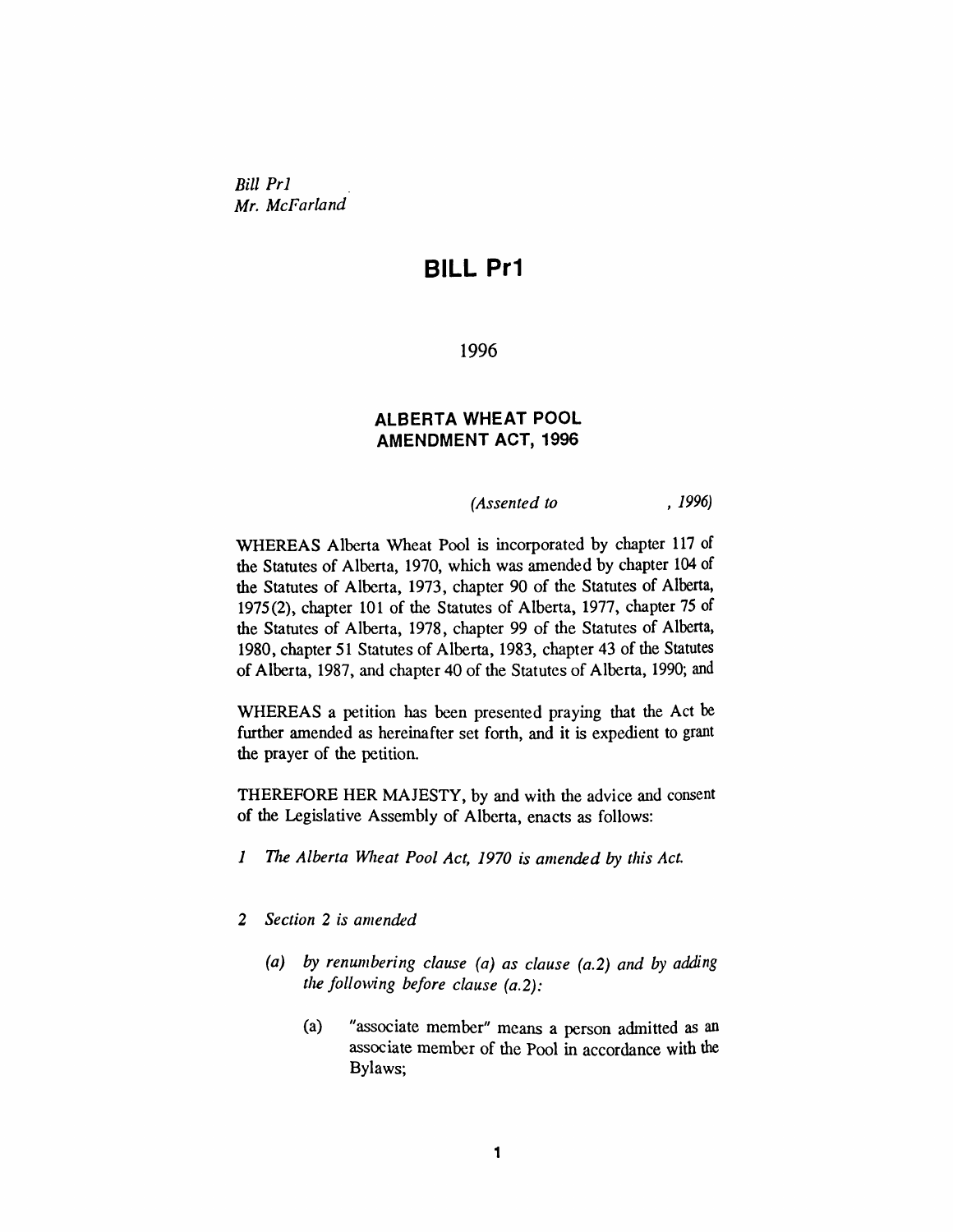*Explanatory Notes*

- *<sup>1</sup> Amends chapter 117, Statutes of Alberta, 1970*
- *2 Section 2 presently reads:*
	- *2 In this Act, unless the context otherwise requires,*
		- *(a) "corporate member" shall mean a member of the Pool which is a corporation, company, society or association validly and lawfully incorporated under the laws of the Province, State or Country where it wasformed, a colony or community established and operated by a religious sect or group, a municipal corporation, a department or agency ofthe Government ofCanada or ofany ofthe provinces of*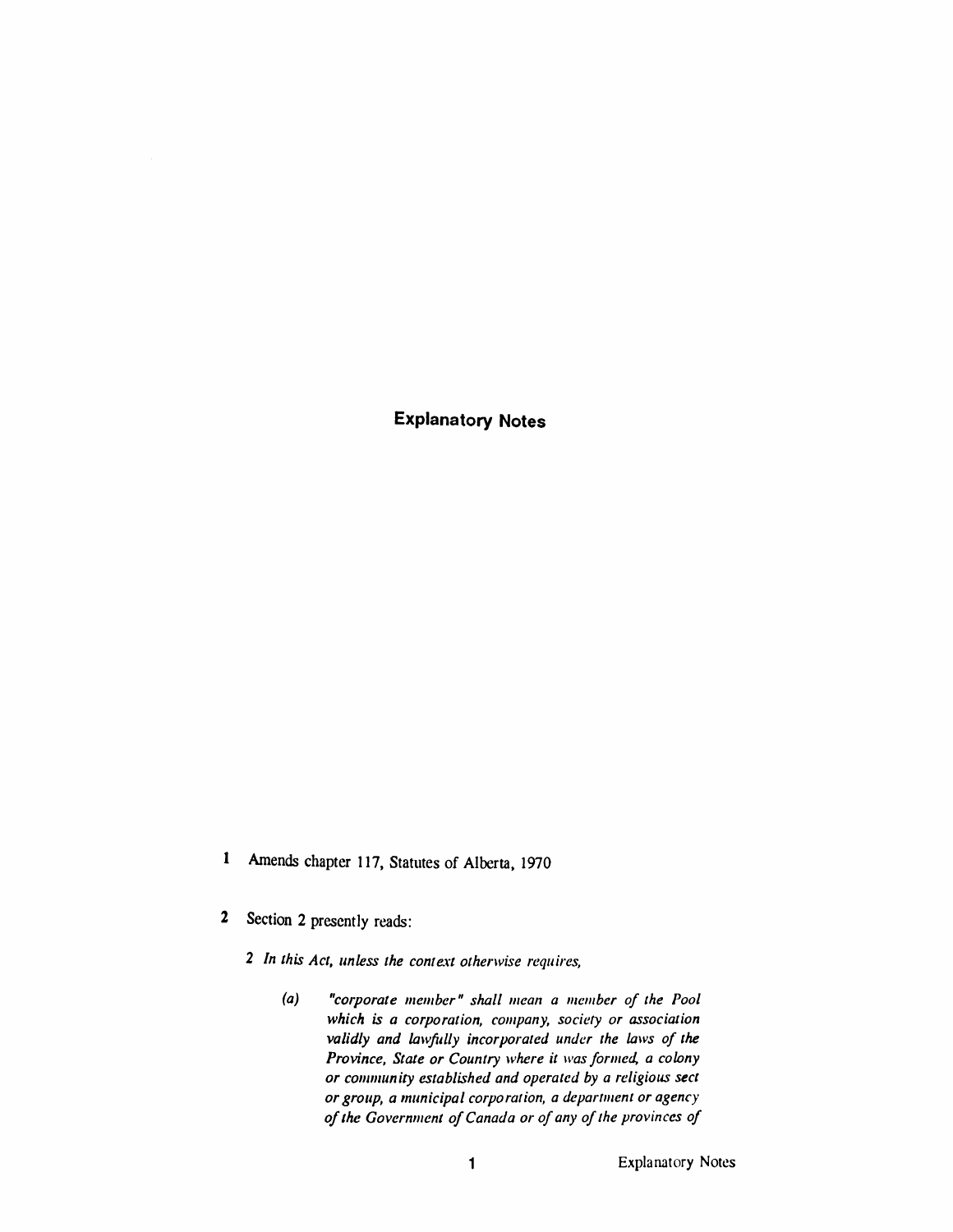- *(a.l) "Bylaws" means the Pool's bylaws as in effect from time to time in accordance with this Act;*
- *(b) by repealing clause (b) and substituting the following:*
	- *(b) "member" means a person admitted as a member of the Pool in accordance with the Bylaws, but does not include*
		- *(i) a person whose membership in the Pool is cancelled,*
		- *(ii) a person who is an associate member, or*
		- *(iii) a shareholder, unless the shareholder has been admitted as a member of the Pool and the shareholder's membership has not been cancelled;*
- *(c) by adding the following after clause (d):*
	- *(e) "shareholder" means a person recorded in the Pool's share register as the registered owner ofshares issued by the Pool.*

#### *3 Section 5 is repealed and the following is substituted:*

*5(1) A person may be admitted as a member or as an associate member in accordance with the Bylaws.*

*(2) The membership of a member or an associate member may be cancelled in accordance with the Bylaws.*

*(3) A person who is a member or an associate member of the Pool when this section comes into force continues as a member or associate member, as the case may be, until the person's membership is cancelled in accordance with the Bylaws.*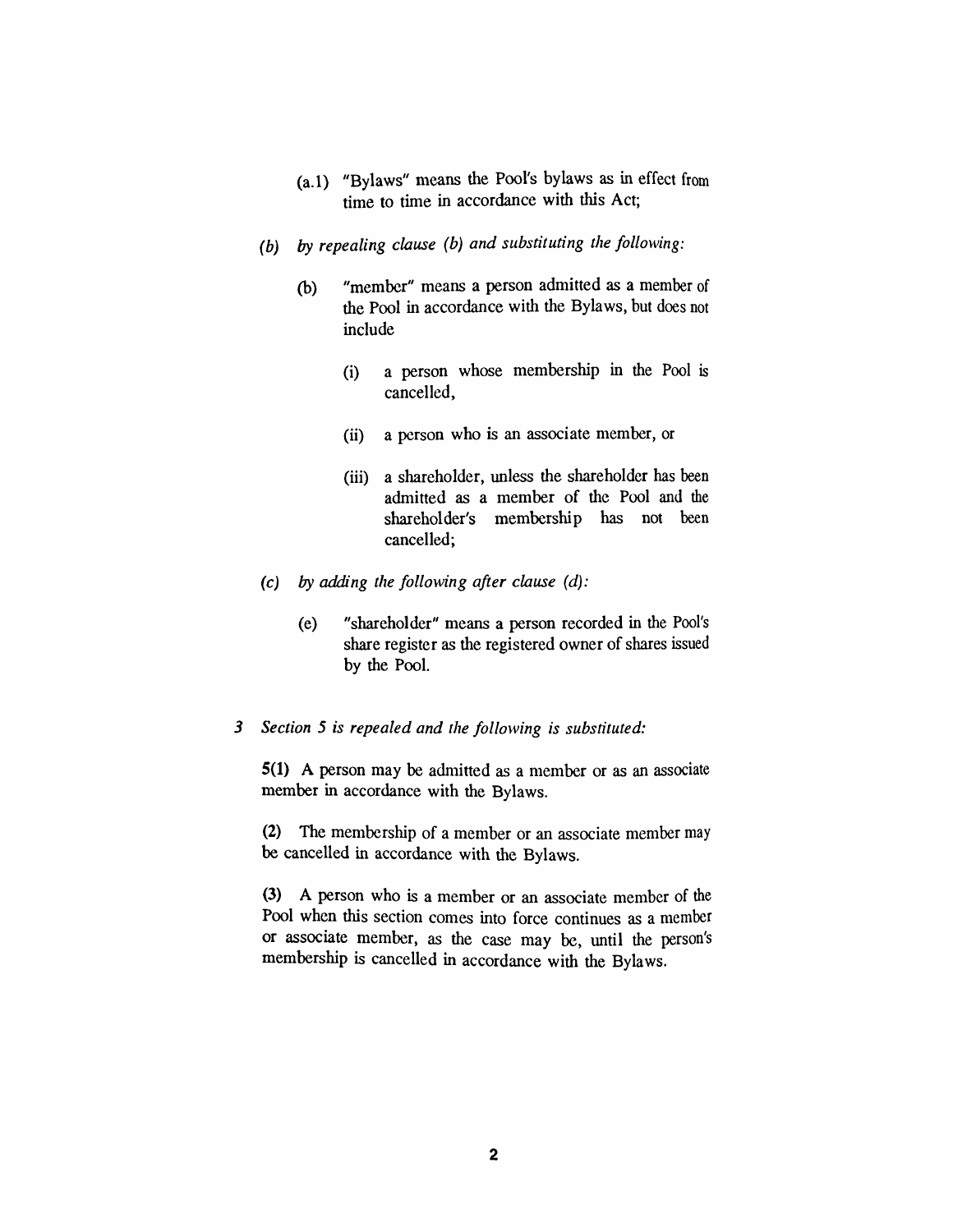*Canada or of any foreign State or Country and a corporation formed or constituted by or under the provisions of any statute of Canada or of any of the provinces of Canada;*

- *(b) "member" is any person who qualifies for membership under section 5 hereof;*
- *(c) "the Pool" shall mean the Alberta Wheat Pool;*
- *(d) "person" shall include any body corporate or politic and the executors, administrators or other legal representatives of a person to whom the context can apply by law;*
- *(e) repealed 1990 c40 s2;*

*3 Section 5 presently reads:*

*5 All persons who were members prior to the passing ofthis Act and any person who has made application to the Board of Directors in writing in such form and upon such conditions as may be from lime to time prescribed by the board of Directorsfor membership in the Pool shall be declared by the Board ofDirectors to be a member ofthe Pool if*

- *(a) he is a grower ofgrain or seed or the owner, purchaser, share crop purchaser or vendor, lessor or lessee offarm lands capable ofproducing grain or seed,*
- *(b) he has,*
	- *(i) between the first day of August, 1935, and the date of his application for membership delivered to the Pool or to the elevatorfacilities ofAlberta Pool Elevators Limited, 10 tonnes of grain or such other mount ofgrain as may be determined from time to time, by a resolution passed by the*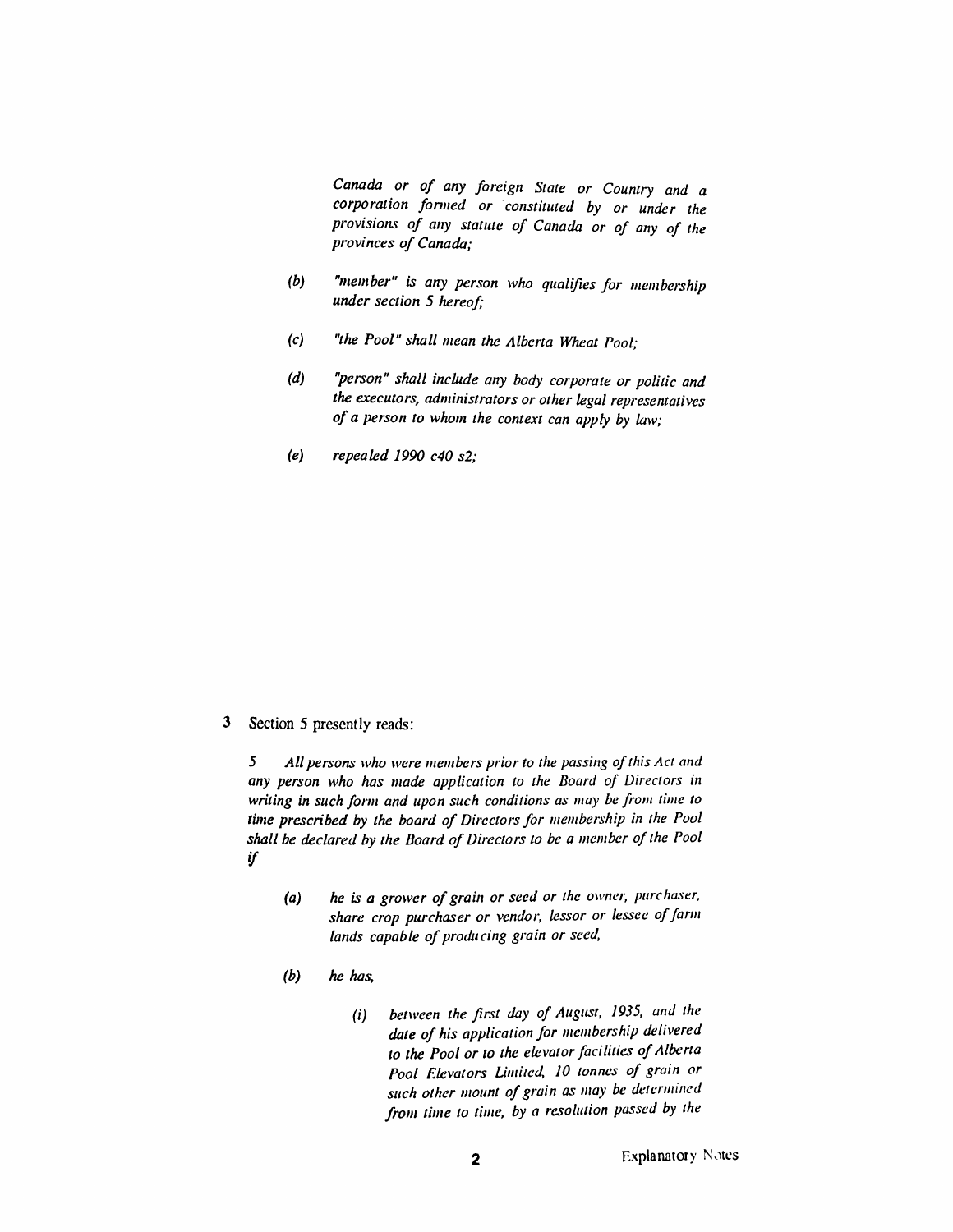*4 Section 6 is amended by striking out "has been declared by the Board of Directors to be a member under section 5 hereof" and substituting "is a member".*

*5 Sections 8 and 8.1 are repealed.*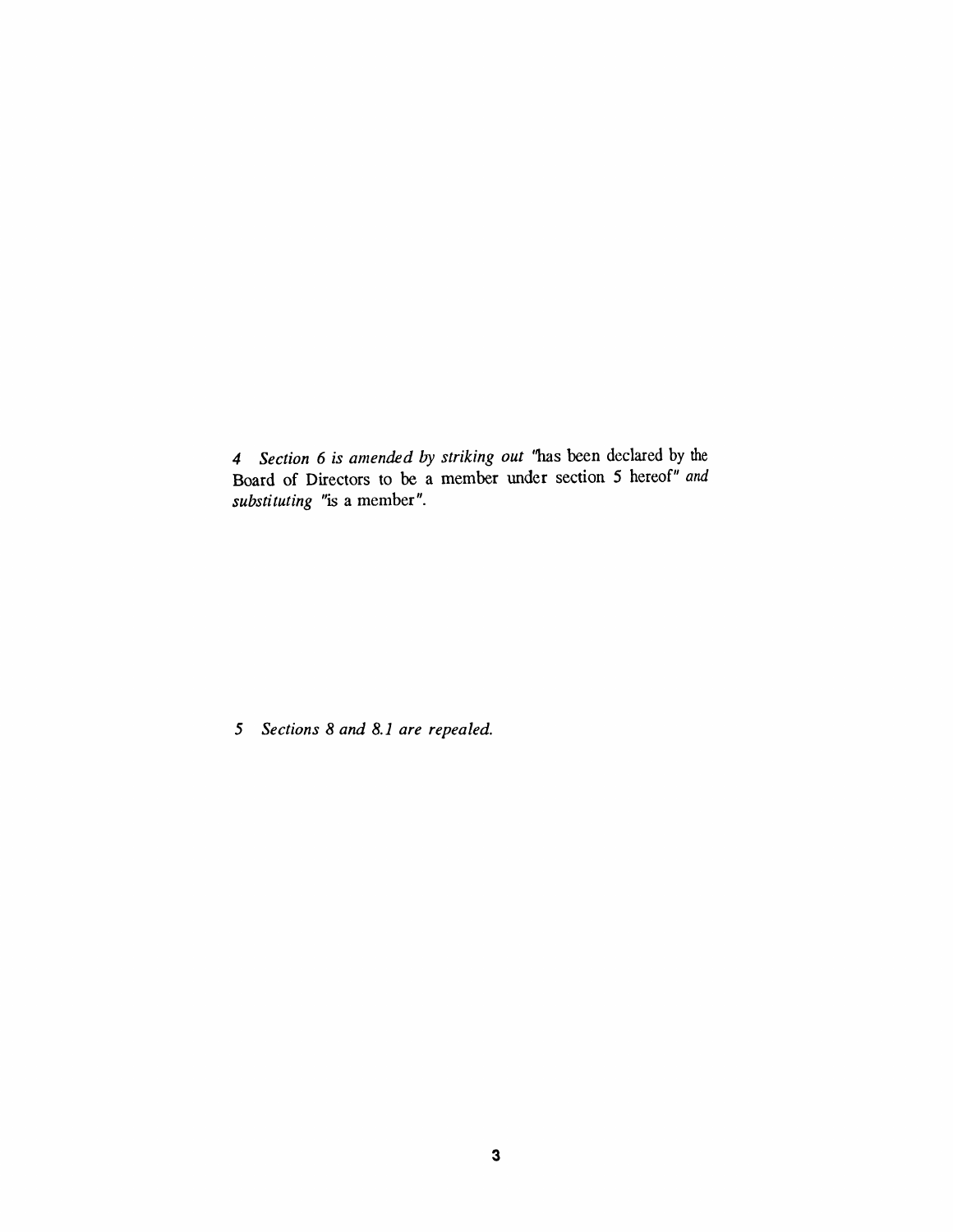*delegates at an annual or special meeting, or*

- *(ii) on or prior to the date of his application delivered to the Pool or to the elevatorfacilities ofAlberta Pool Elevators Limited, cleaned cereal seed to the value of\$1,500 or more, or any other cleaned seed to the value of \$1,500 or more,*
- *and*
- *(c) he has paid the membershipfee prescribed pursuant to the By-Laws.*
- *4 Section 6 presently reads:*

*6 Any person who at the time of voting has been declared by the Board of Directors to be a member under section 5 hereofshall be entitled to cast one vote in person*

- *(a) on the election of any delegate for that member's subdistrict;*
- *(b) on the recall ofany delegatefor that member's sub-district;*
- *(c) on any referendum made pursuant to section 7.1.*
- *5 Sections 8 and 8.1 presently read:*

*8 The membership ofany member may be cancelled in accordance with the By-Laws.*

*8.1(1) Any member whose membership has been cancelled in accordance with the By-Laws ofthe Pool may any time thereafter make an application to the Board of Directors, in writing and in such form and upon such conditions as may befrom time to time prescribed by the Board of Directors, for associate membership in the Pool.*

*(2) Any applicant for associate membership in the Pool may, in the complete discretion ofthe Board ofDirectors, be declared by the Board ofDirectors to be an associate member of the Pool.*

*(3) An associate member shall have the right to receive all printed material and information as is sent or made available to members ofthe Pool, excluding only nomination papers and related documentation, but except only as aforesaid such associate member shall not for any purpose have status as a member of the Pool or any of the rights, privileges, restrictions or liabilities of a member of the Pool.*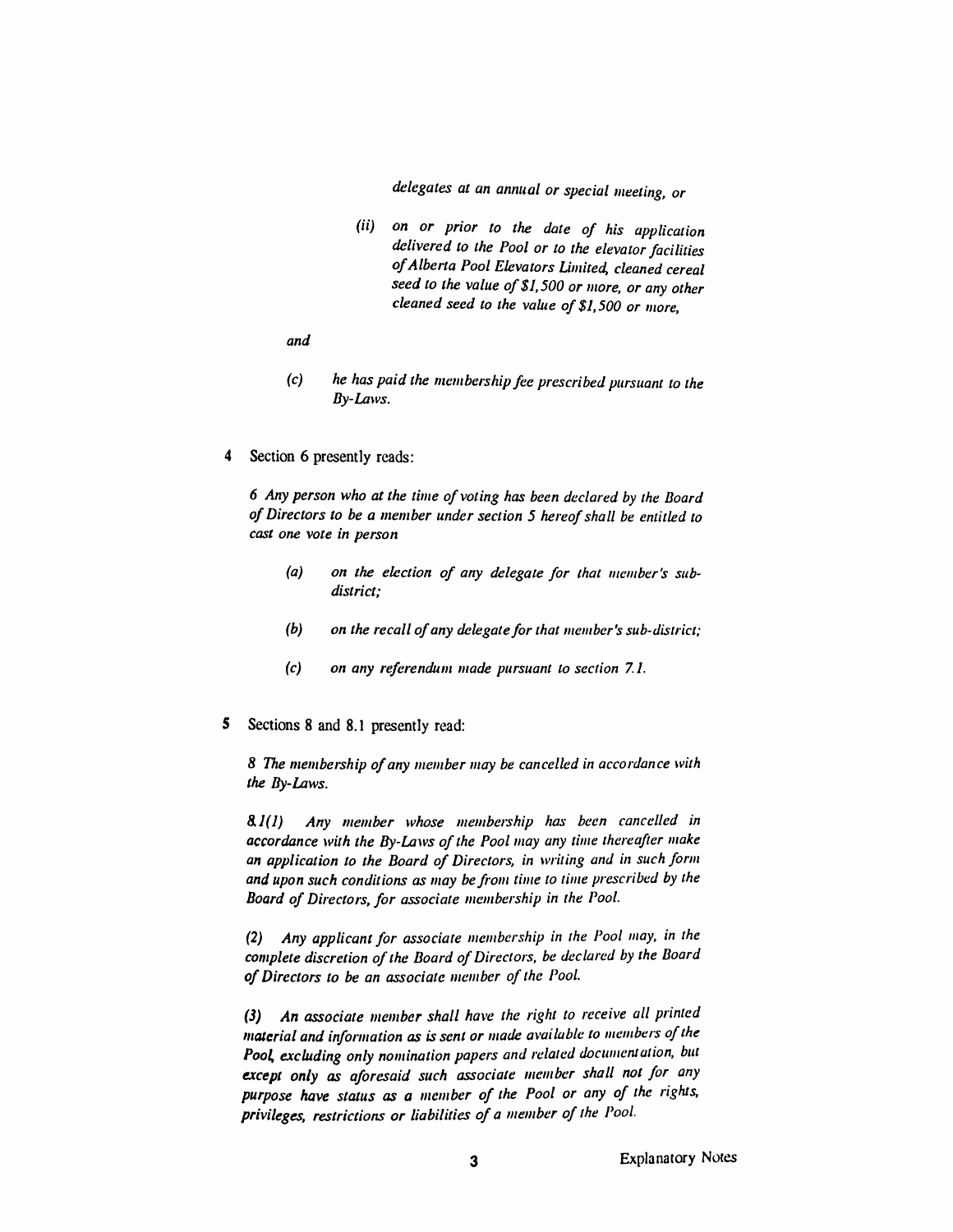## *6 Section 18 is repealed and the following is substituted:*

*18(1) The delegates may, by resolution passed by at least 3/5 of the delegates, make, amend, repeal or replace Bylaws not contrary to this Act regulating the Pool's business or affairs, including without limitation Bylaws*

- *(a) dealing with matters stated elsewhere in this Act to be governed by the Bylaws;*
- *(b) governing the Pool's financial affairs, including without limitation the accumulation, retention, application, allocation, distribution, pooling, payment, transfer and handling of the Pool's earnings and funds loaned, paid or contributed to or invested in the Pool;*
- *(c) creating a share capital structure for the Pool, consisting of shares of such classes as the Bylaws specify;*
- *(d) specifying the characteristics, rights, privileges, restrictions and conditions respectively attaching to each class of shares, and any maximum number of shares that may be issued in any class;*
- *(e) dealing with other matters necessary for or incidental to the creation and issuance of shares or concerning any other matter or thing related to shares, including without limitation*
	- *(i) the payment for or conversion to shares,*
	- *(ii) the transfer, purchase, retraction and redemption of shares, and*
	- *(iii) the addition, change or removal of characteristics, rights, privileges, restrictions and conditions attaching to outstanding and unissued shares of any class;*
- *(f) providing for transitional and consequential matters arising in connection with the making, amendment,*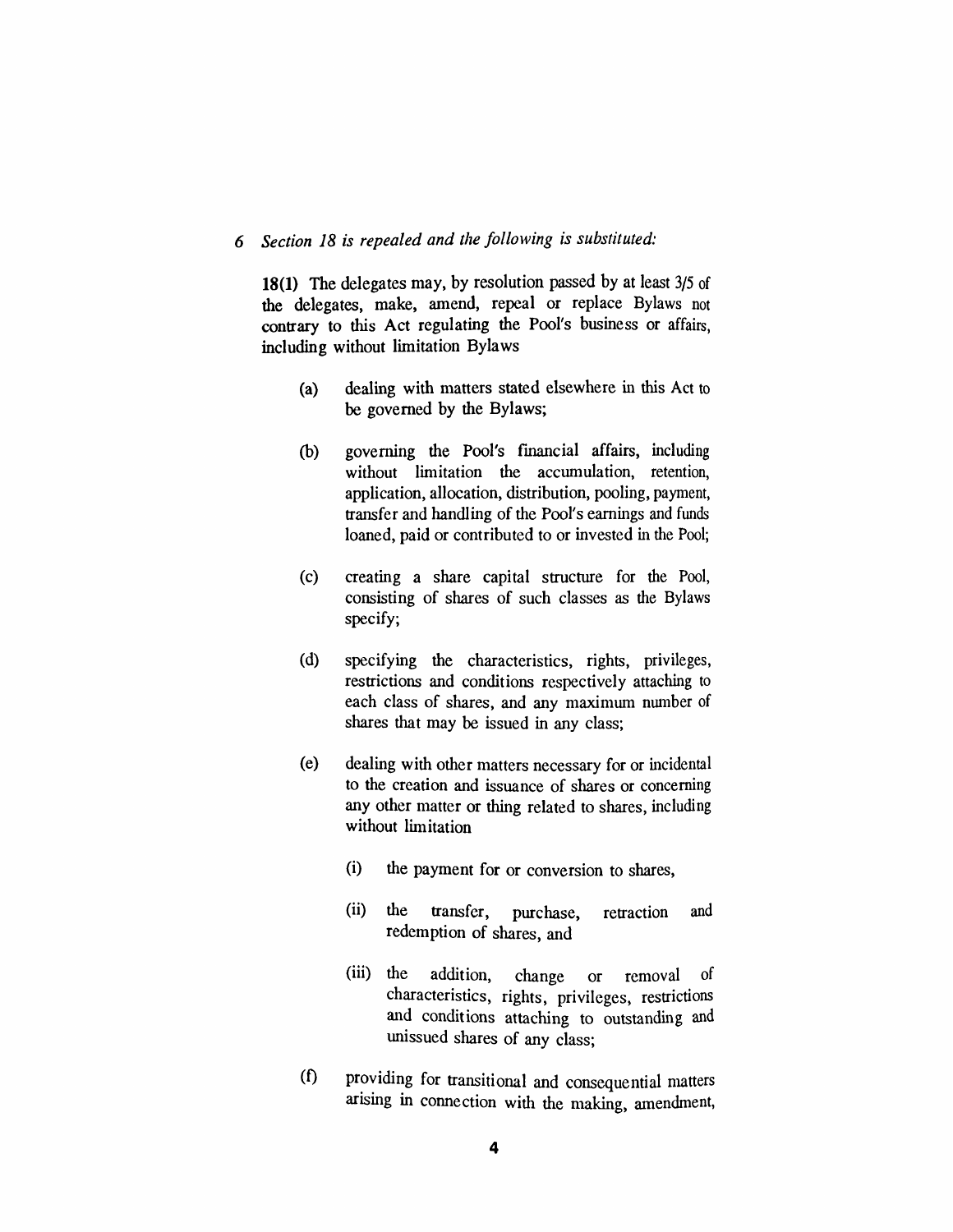*(4) The Board ofDirectors may at any time, in its complete discretion, by resolution cancel the associate membership of an associate member.*

*6 Section 18 presently reads:*

*18 The by-laws purporting to be the by-laws ofthe Pool are hereby declared to have been validly and legally made and shall continue to be the by-laws ofthe Pool until they are duly repealed, altered or amended*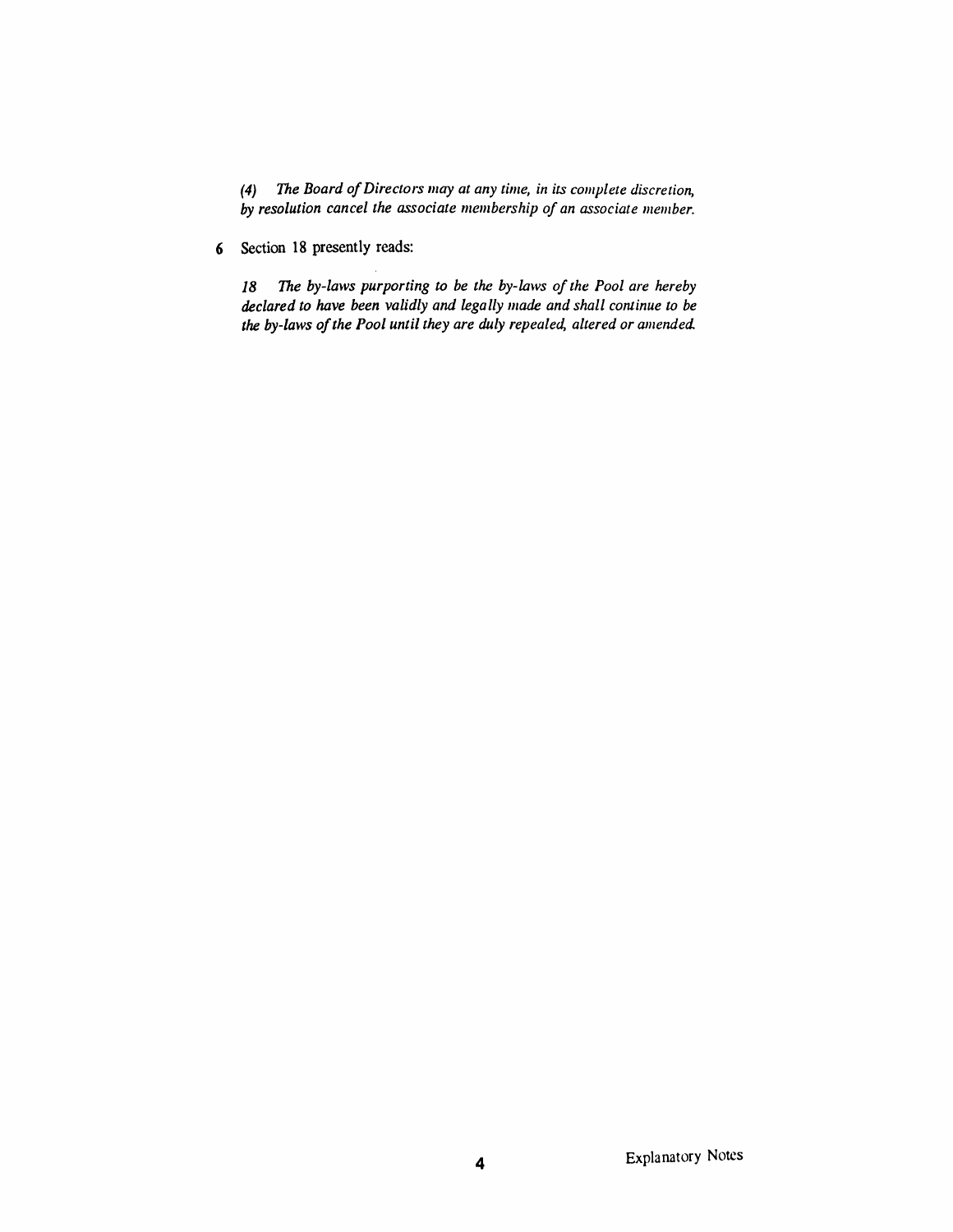*repeal or replacement of Bylaws.*

*(2) The Bylaws bind the members and the shareholders to the same extent as if each member and shareholder had signed, sealed and delivered the Bylaws for valuable consideration and the Bylaws had contained a covenant on the part of each member and shareholder and their respective executors, administrators, successors and permitted assigns, to observe and be bound by the Bylaws as they may be made, amended, repealed or replaced from time to time, in accordance with this Act.*

*(3) Without limitation, the making, amendment, repeal or replacement of Bylaws in accordance with this Act binds all members and shareholders as set forth in subsection (2), regardless of whether the making, amendment, repeal or replacement of Bylaws affects either directly or indirectly*

- *(a) the characteristics, rights, privileges, restrictions or conditions attaching to any outstanding shares issued by the Pool, or*
- *(b) any other rights of a member or shareholder under the Bylaws.*

*7 Section 19 is amended by striking out "The members of the Pool shall not" and substituting "No member or shareholder shall".*

*8 Section 20 is repealed*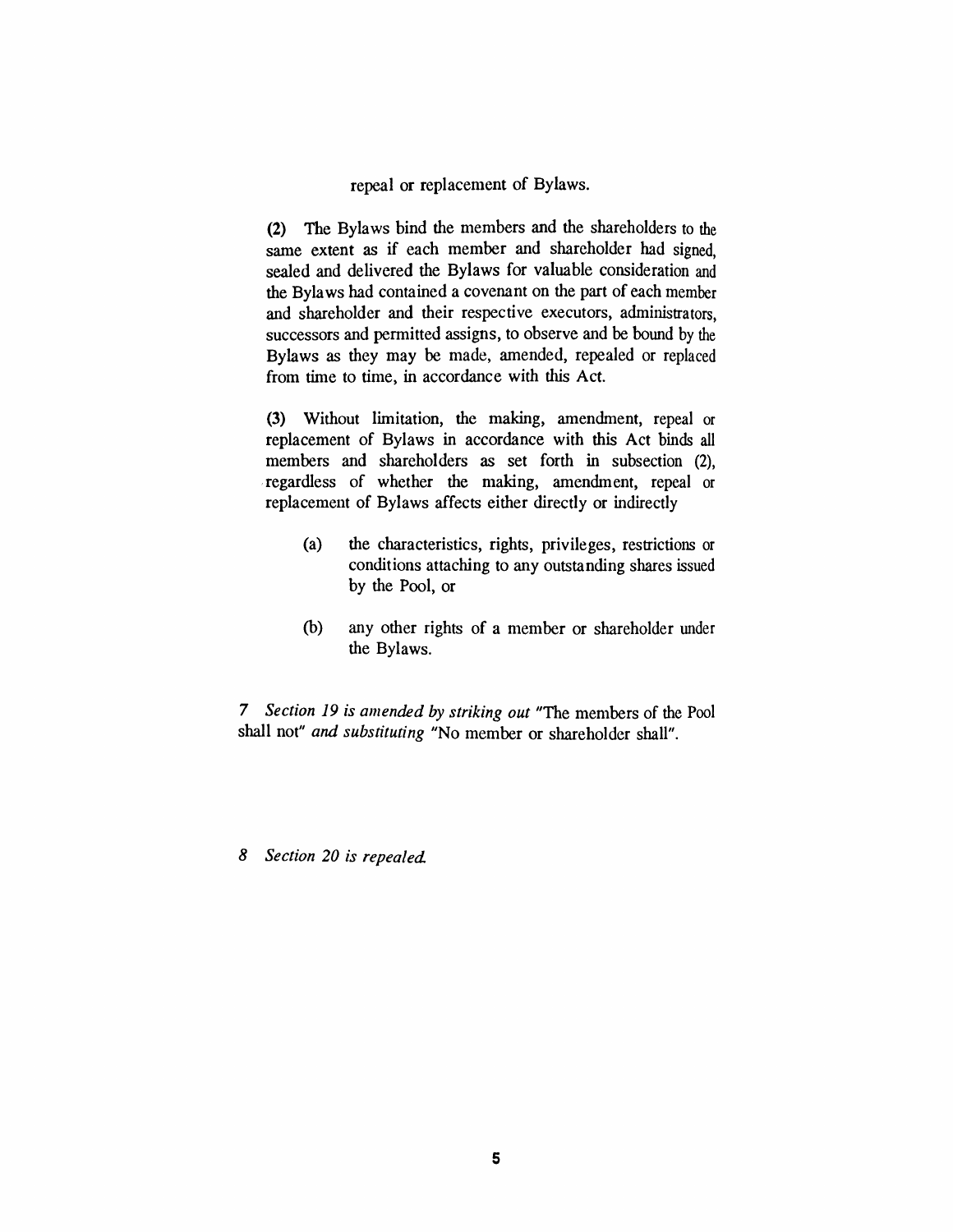## *7 Section 19 presently reads:*

*19 The members ofthe Pool shall not be held personally responsible for any account, default or liability whatsoever of the Pool orfor any engagement, claim, payment, loss, injury, action, matter or thing whatsoever relating to or connected with the Pool*

#### *8 Section 20 presently reads:*

*20 The delegates may from time to time make, amend or repeal bylaws not contrary to this Actfor the regulation ofthe affairs ofthe Pool not otherwise providedfor in this Act. Such by-laws shall bind the Pool and the members thereof to the same extent as if each member hasfor valuable consideration subscribed his name and affixed his seal thereto, and such by-laws contained a covenant on the part of each member, his executors, administrators and successors, to observe all the provisions ofsuch by-laws, subject to the provisions ofthis Act.*

*Provided that no by-law shall be amended or repealed unless three-fifths ofthe delegates entitled to vote on the amendment or repeal cast votes in favour ofthe amendment or repeal.*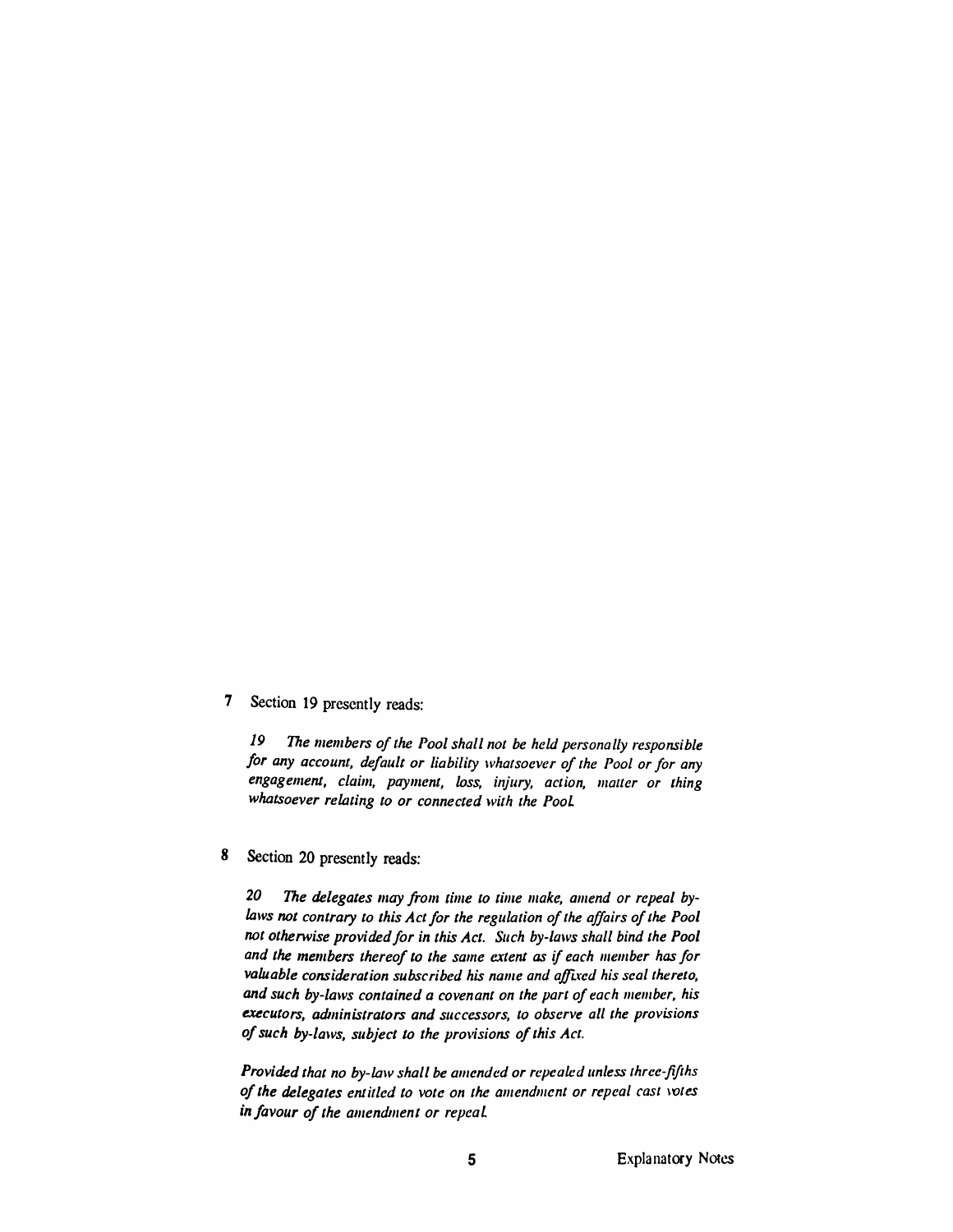# *9 Section 21 is repealed and the following is substituted:*

*21 A petition to the Legislative Assembly of the Province of Alberta for amendment of this Act may be made by the Pool only on compliance with all provisions in the Bylaws or this Act for making, amending, repealing or replacing Bylaws.*

*10 Section 24 is repealed*

*11 Section 25 is amended by striking out "members " and substituting "members or shareholders".*

#### *12 Section 33 is repealed and the following is substituted:*

*33(1) If any question arises between the Pool and any member or shareholder touching anything done, to be done or not to be done, or any money paid, to be paid or not to be paid, under the provisions of this Act or the Bylaws, then, unless this Act otherwise expressly provides, the question shall be determined by arbitration in the manner provided by the Arbitration Act.*

*(2) Notwithstanding subsection (1), the Pool is not precluded from bringing an action against a member in any court on any cause of action which the Pool may have against the member.*

*13 Section 34(1) is amended by striking out "of any grain, seed or commodities marketed by the Pool" and substituting "provided for in the Bylaws".*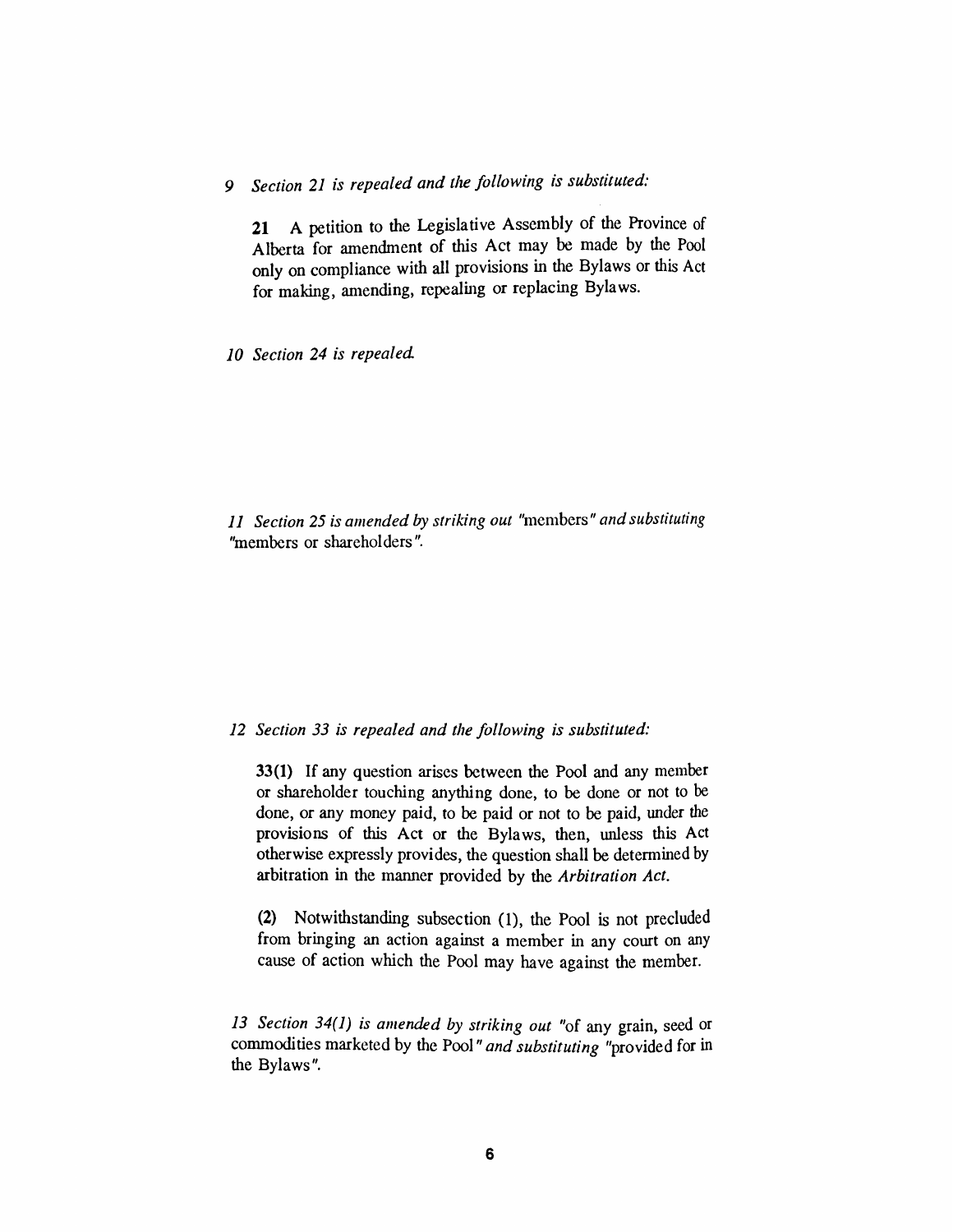*9 Section 21 presently reads:*

*21 A petition to the Legislative Assembly of the Province ofAlberta for amendment to this Act may be made by Alberta Wheat Pool only upon compliance with all provisionsfor the amendment or repeal ofbylaws of the delegates whether contained in the said by-laws or in this Act.*

#### *10 Section 24 presently reads:*

*24 The delegate may from time to time make, amend or repeal bylaws governing the financial affairs of the Pool, including without limitation the accumulation, application, allocation, distribution, payment, transfer and handling ofearnings ofthe Pool andfunds loaned or otherwise paid or contributed to or invested in the Pool.*

#### *11 Section 25 presently reads:*

*25 The delegates may at any properly constituted meeting ratify and validate any acts, resolutions, payments, distribution of money among members and any other matters previously done or dealt with by the delegates, directors, officers, agents or employees ofthe Pool or Alberta Pool Elevators Limited, and upon such ratification and validation they shall be deemed to have been as lawfully and validly done as ifthey had been expressly authorized.*

#### *12 Section 33 presently reads:*

*33 Ifany question arises between the Pool and any member touching anything done, to be done, or not to be done, or any money paid, to be paid or not to be paid, under the provisions of this Act, the by-laws of the Pool or the marketing agreement, then, unless by this Act otherwise expressly provided, such question shall be determined by arbitration in the manner provided by the Arbitration Act.*

*Provided that the provisions of this section shall not preclude the Pool from bringing actions against a member in any court on any cause of action which the Pool may have against any such member under the marketing agreement.*

#### *13 Section 34(1) presently reads:*

*34(1) The report of the directors on the winding up or closing of any pool or pools of any grain, seed or commodities marketed by the I oPol shall, after the expiration of 12 months after the adoption ofsuch report*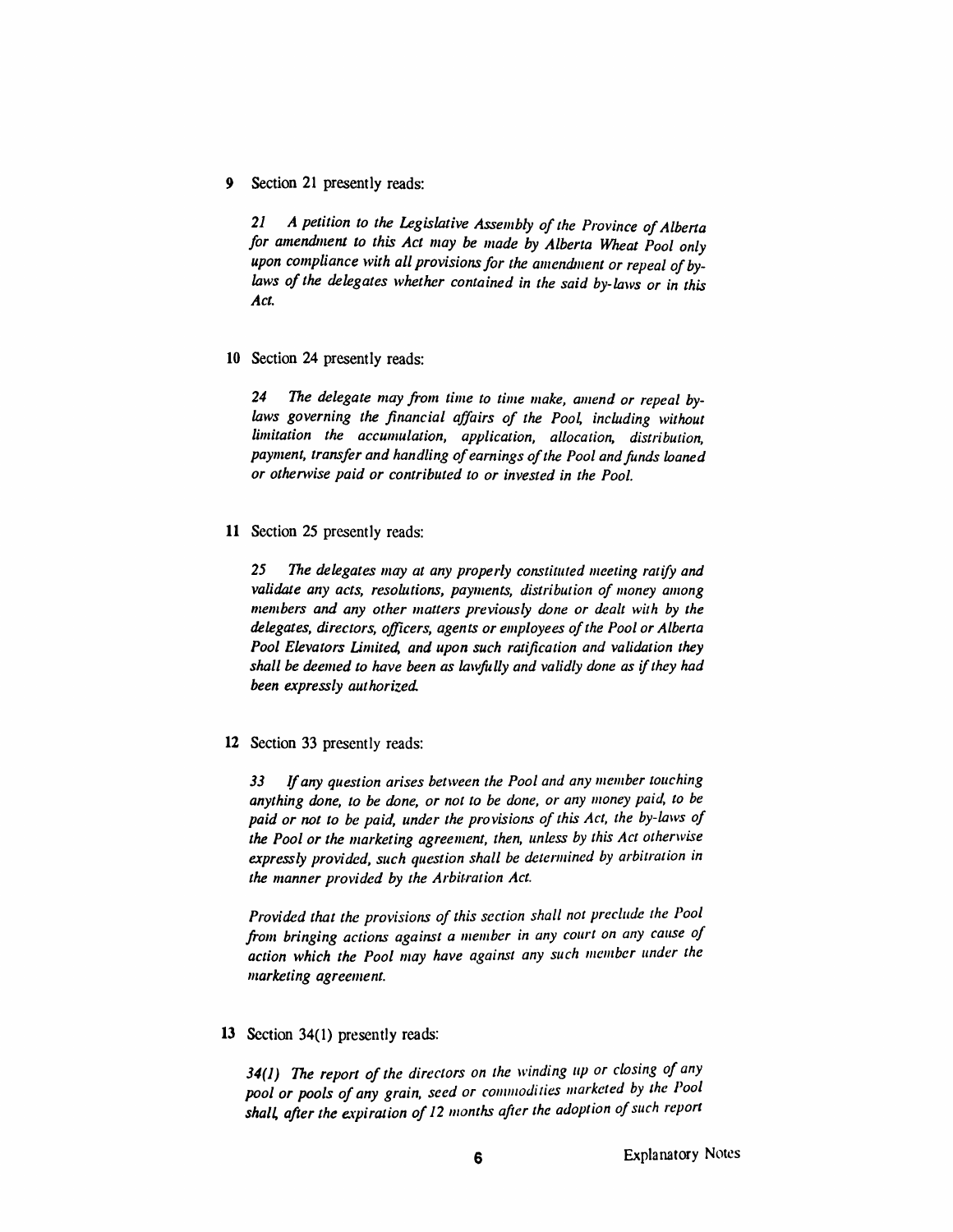*14 Section 36 is amended by striking out "grain or seed" and substituting "grain, seed or other product".*

#### *15 Section 38 is repealed and the following is substituted:*

*38 The Court of Queen's Bench of Alberta may, on the application of a member, order that the Pool be dissolved and wound up where the delegates have passed a resolution by a majority of 3/4 of their number requiring the Pool to be dissolved and wound up.*

*16 Section 38.1(5) is amended by striking out "member of the Pool" and substituting "member and shareholder".*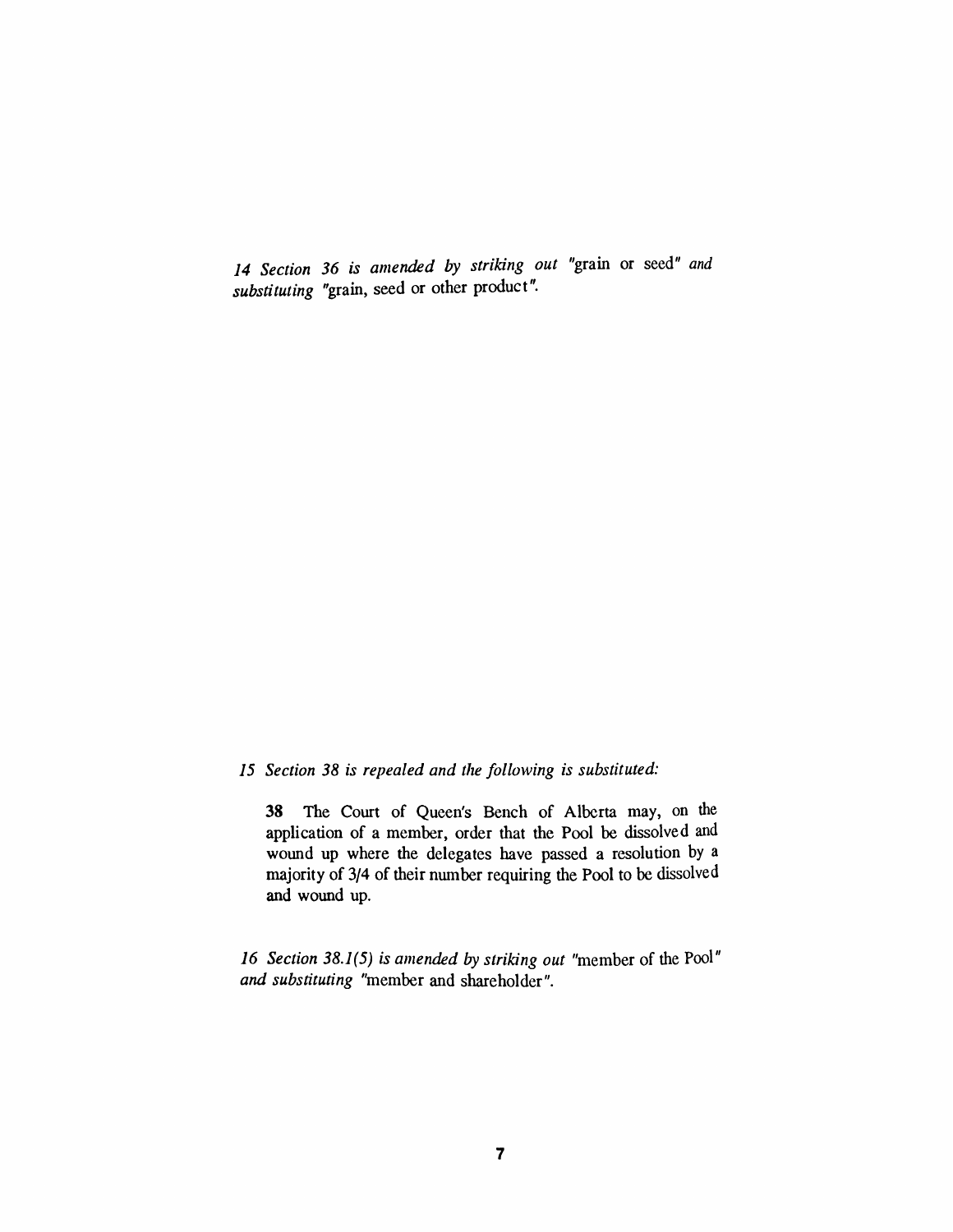*by a meeting of the delegates, be final, conclusive and binding on all persons claiming an interest in the pool or pools.*

*14 Section 36 presently reads:*

*36 No assignment of the proceeds of a member's grain or seed marketed through the Pool shall be binding on the Pool unless*

- *(a) the assignment, accompanied by the delivery checking coupon for the grain or seed, the proceeds of which are assigned, isfiled with the Pool; or*
- *(b) the assignment conforms to the regulations prescribed by the directors from time to time, as to the form and conditions in and under which a member may assign the proceeds; or*
- *(c) if in any year heretofore or hereafter the total amount of the advances made by the Pool to a member on account of the grain or seed delivered by such member to the Pool is in excess ofthe amount which ultimately becomes payable by the Pool on account of the proceeds of such grain or seed, the Pool shall be entitled to set off, and shall be deemed to have always been entitled to set off the amount ofsuch excess against any moneys in the hands ofthe Pool which are payable to such member in respect of any grain or seed delivered by such member of the Pool in any previous year.*
- *15 Section 38 presently reads:*

*The Supreme Court of Alberta may, on the application of a member, order that the Pool be dissolved and wound up where the delegates have passed a resolution by a majority of three-fourths of their number requiring the Pool to be dissolved and wound up.*

*16 Section 38.1(5) presently reads:*

*38.1(5) The Board of Directors shall, on or before February <sup>1</sup> of each year, issue to each member of the Pool a copy of the annual consolidated statement for this last fiscal year, certified by the auditor ofthe Pool.*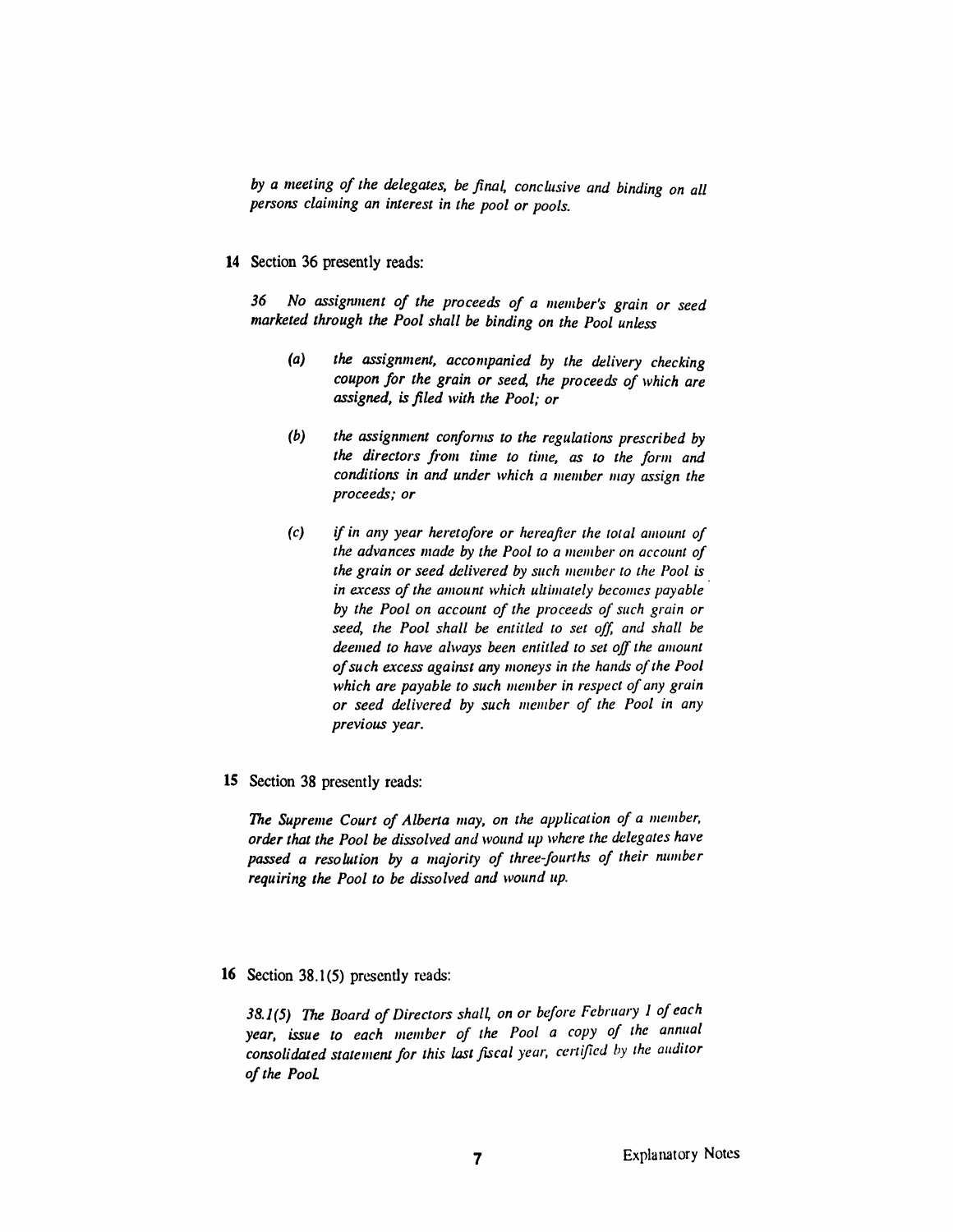# *17 Section 39 is repealed and the following is substituted:*

*39(1) In this section,*

- *(a) "affiliate" means an affiliate as defined in the Business Corporations Act;*
- *(b) "associate" means an associate as defined in the Securities Act;*
- *(c) "exempt person" means*
	- *(i) a member,*
	- *(ii) a former member,*
	- *(iii) a shareholder,*
	- *(iv) an employee of the Pool,*
	- *(v) an associate of a person described in subclause (i), (ii), (iii) or (iv),*
	- *(vi) an affiliate of a person described in subclause (i), (ii), (iii) or (v), or*
	- *(vii) any other person designated as an exempt person under this Act by the Alberta Securities Commission.*

*(2) The Co-operative Associations Act docs not apply to the Pool.*

- *(3) The Securities Act does not apply to*
	- *(a) the accumulation, retention, application, allocation, distribution, pooling, payment, transfer or handling of the Pool's earnings, or funds loaned, paid or contributed to or invested in the Pool by exempt persons;*
	- *(b) the issuance of shares or other securities by the Pool to exempt persons;*
	- *(c) the transfer to exempt persons of shares or other*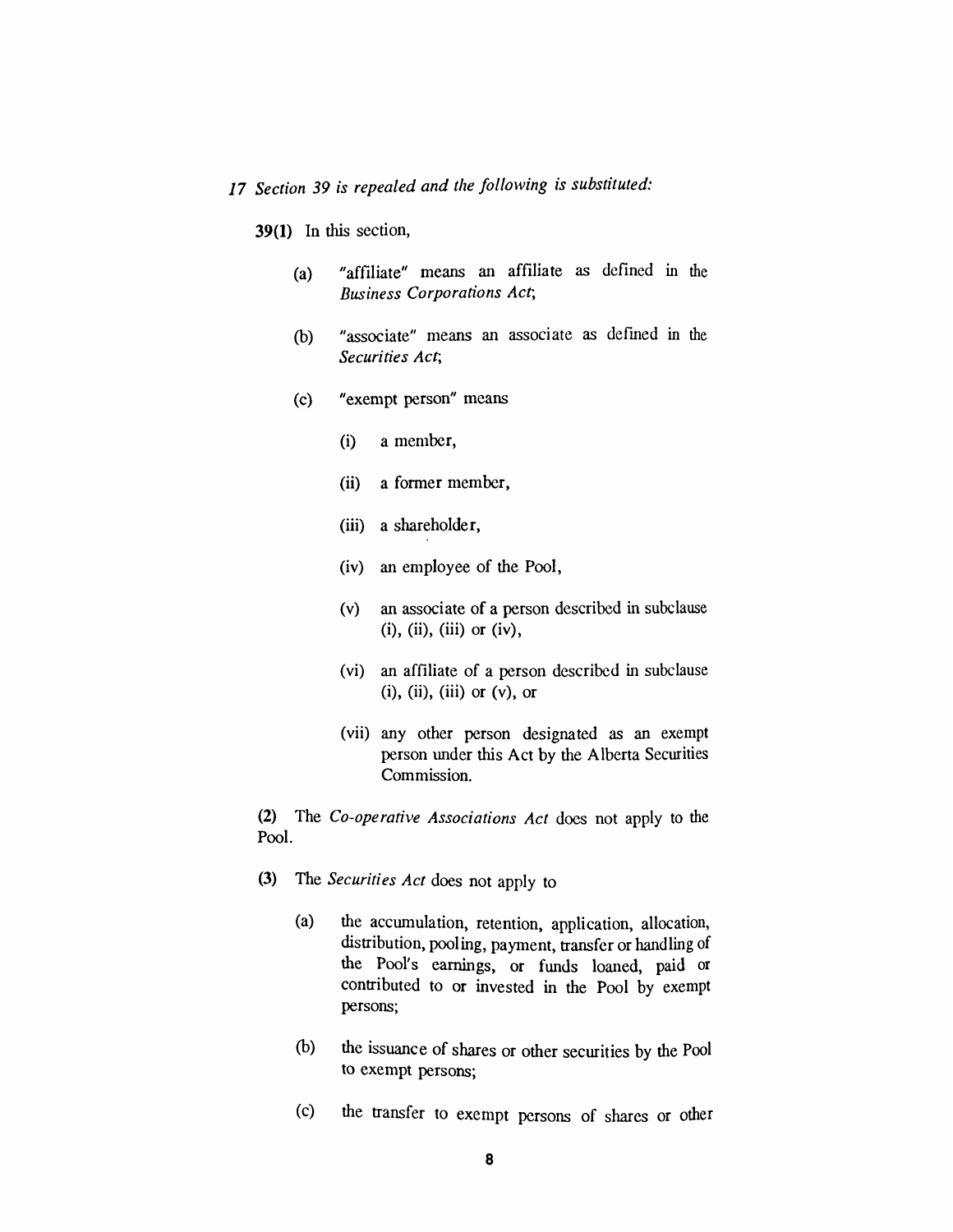## *Section 39 presently reads:*

 *The provisions ofthe Co-operative Associations Act, being chapter ofthe Revised Statutes ofAlberta, 1955, shall not apply to the Pool*